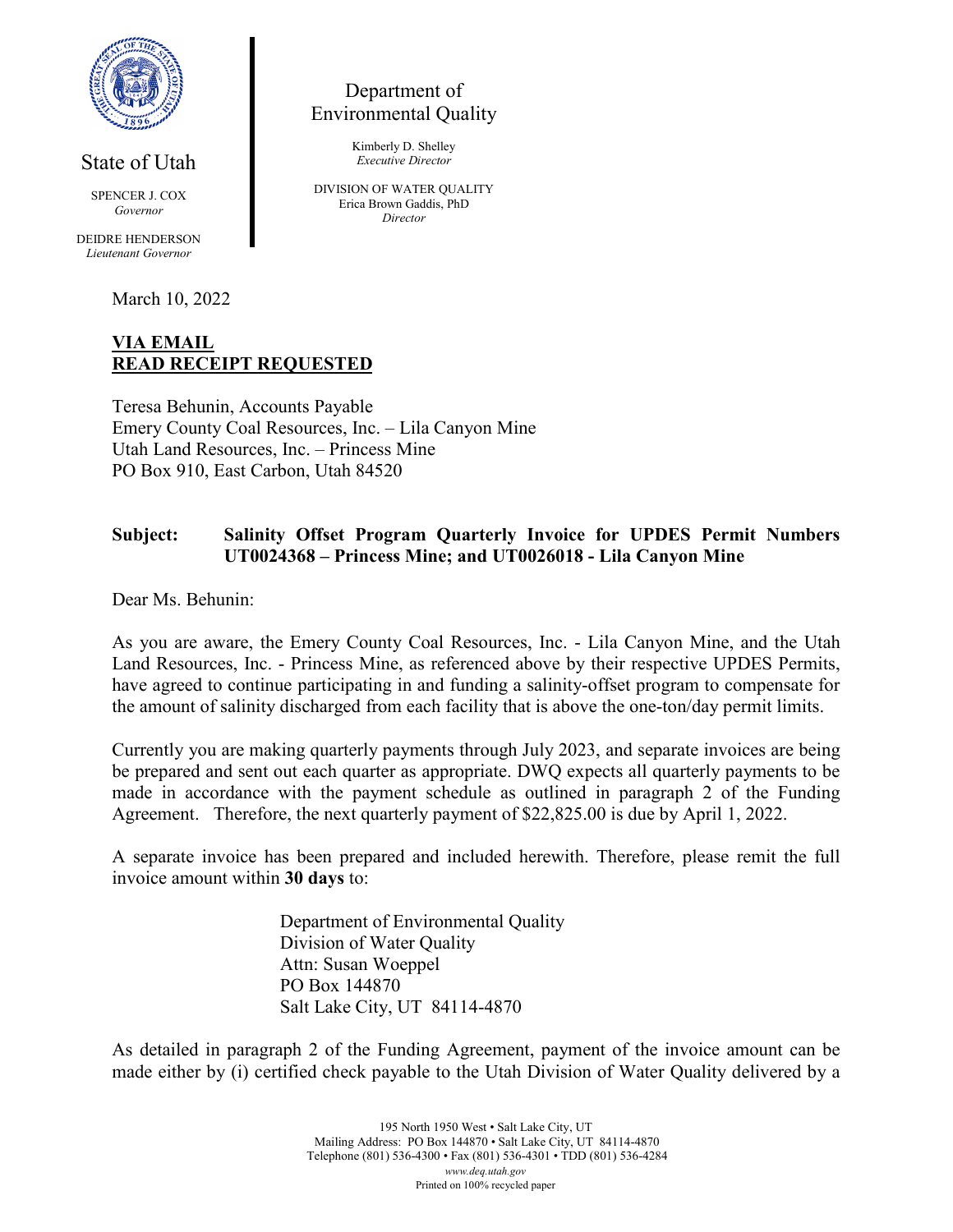#### Page 2 Salinity Offset Credits for Lila Canyon Mine and Princess Mine **UPDES Permit Nos. UT0026018 & UT0024368**

generally acceptable delivery service to the address shown herein, or (ii) by using the payment portal at<https://deq.utah.gov/payment-portal> and selecting the Water Quality Shopping Cart and then selecting Invoice Payment. Be sure to include the invoice number with either method of remittance.

Your continued efforts to remain in compliance with the provisions of your UPDES permits are appreciated. If you have any questions with regards to this matter, please contact either Jeff Studenka at (801) 536-4395; [jstudenka@utah.gov,](mailto:jstudenka@utah.gov) or Lucy Parham at (801) 536-4332; [lparham@utah.gov.](mailto:lparham@utah.gov)

Sincerely,

Exceed Andoli

Erica Brown Gaddis, PhD **Director** 

EBG/MO/DH/JAS/LP/cjh

Enclosure: Invoice 227-418- Lila Canyon Mine

Cc: Via Email

Orion Rogers, Southeast Utah Health Department Russell Seeley, DEQ SE District Engineer Steve Christensen, DOGM Coal Program Manager Mark Quilter, UDAF Salinity Coordinator Lucy Parham, DWQ Salinity Coordinator Jesse Candelaria, Lila & Princess Mines

DWQ-2022-003225 FILE: UPDES Section 2